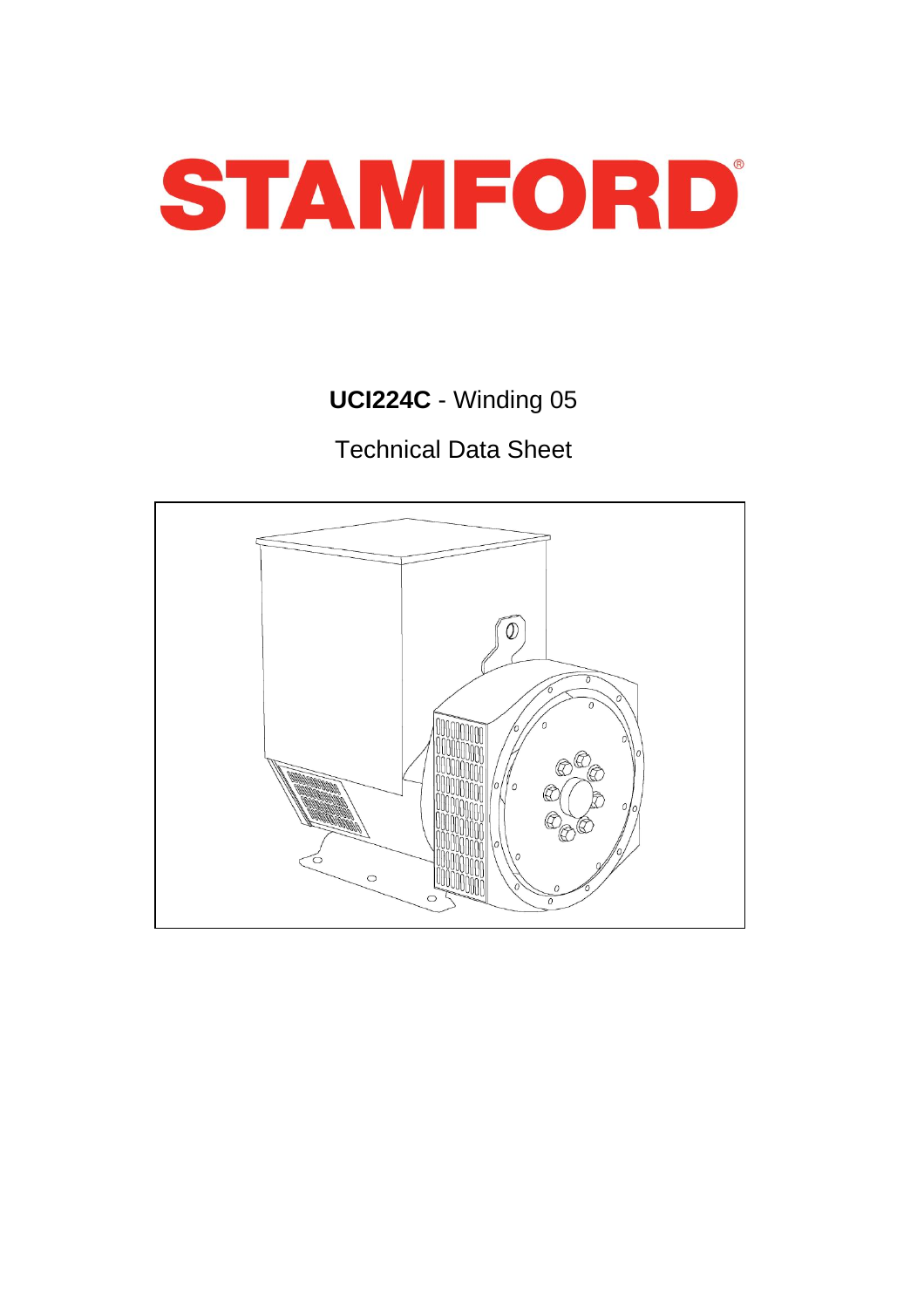

### **SPECIFICATIONS & OPTIONS**

### **STANDARDS**

Stamford industrial generators meet the requirements of BS EN 60034 and the relevant section of other international standards such as BS5000, VDE 0530, NEMA MG1-32, IEC34, CSA C22.2-100, AS1359.

Other standards and certifications can be considered on request.

### **VOLTAGE REGULATORS**

#### **SX460 AVR - OBSOLETE**

With this self excited control system the main stator supplies power via the Automatic Voltage Regulator (AVR) to the exciter stator. The high efficiency semiconductors of the AVR ensure positive build-up from initial low levels of residual voltage.

The exciter rotor output is fed to the main rotor through a three phase full wave bridge rectifier. This rectifier is protected by a surge suppressor against surges caused, for example, by short circuit.

#### **AS440 AVR- STANDARD**

With this self-excited system the main stator provides power via the AVR to the exciter stator. The high efficiency semi-conductors of the AVR ensure positive build-up from initial low levels of residual voltage.

The exciter rotor output is fed to the main rotor through a three-phase full-wave bridge rectifier. The rectifier is protected by a surge suppressor against surges caused, for example, by short circuit or out-of-phase paralleling.

The AS440 will support a range of electronic accessories, including a 'droop' Current Transformer (CT) to permit parallel operation with other ac generators.

#### **MX341 AVR**

This sophisticated AVR is incorporated into the Stamford Permanent Magnet Generator (PMG) control system.

The PMG provides power via the AVR to the main exciter, giving a source of constant excitation power independent of generator output. The main exciter output is then fed to the main rotor, through a full wave bridge, protected by a surge suppressor. The AVR has in-built protection against sustained over-excitation, caused by internal or external faults. This de-excites the machine after a minimum of 5 seconds.

An engine relief load acceptance feature can enable full load to be applied to the generator in a single step.

#### **MX321 AVR**

The most sophisticated of all our AVRs combines all the features of the MX341 with, additionally over voltage protection built-in and short circuit current level adjustments as an optional facility.

### **WINDINGS & ELECTRICAL PERFORMANCE**

All generator stators are wound to 2/3 pitch. This eliminates triplen (3rd, 9th, 15th …) harmonics on the voltage waveform and is found to be the optimum design for trouble-free supply of non-linear loads. The 2/3 pitch design avoids excessive neutral currents sometimes seen with higher winding pitches, when in parallel with the mains. A fully connected damper winding reduces A fully connected damper winding reduces oscillations during paralleling. This winding, with the 2/3 pitch and carefully selected pole and tooth designs, ensures very low waveform distortion.

### **TERMINALS & TERMINAL BOX**

Dedicated Single Phase windings have 4 ends brought out to the terminals, which are mounted on a cover at the nondrive end of the generator. A sheet steel terminal box contains the AVR and provides ample space for the customers' wiring and gland arrangements. It has customers' wiring and gland arrangements. removable panels for easy access.

### **SHAFT & KEYS**

All generator rotors are dynamically balanced to better than BS6861:Part 1 Grade 2.5 for minimum vibration in operation. Two bearing generators are balanced with a half key.

### **INSULATION/IMPREGNATION**

The insulation system is class 'H'.

All wound components are impregnated with materials and processes designed specifically to provide the high build required for static windings and the high mechanical strength required for rotating components.

### **QUALITY ASSURANCE**

Generators are manufactured using production procedures having a quality assurance level to BS EN ISO 9001.

The stated voltage regulation may not be maintained in the presence of certain radio transmitted signals. Any change in performance will fall within the limits of Criteria 'B' of EN 61000-6-2:2001. At no time will the steady-state voltage regulation exceed 2%.

### **DE RATES**

All values tabulated on page 7 are subject to the following reductions

5% when air inlet filters are fitted.

3% for every 500 metres by which the operating altitude exceeds 1000 metres above mean sea level.

3% for every 5°C by which the operational ambient temperature exceeds 40°C.

Note: Requirement for operating in an ambient exceeding 60°C must be referred to the factory.

*NB Continuous development of our products entitles us to change specification details without notice, therefore they must not be regarded as binding.*

*Front cover drawing typical of product range.*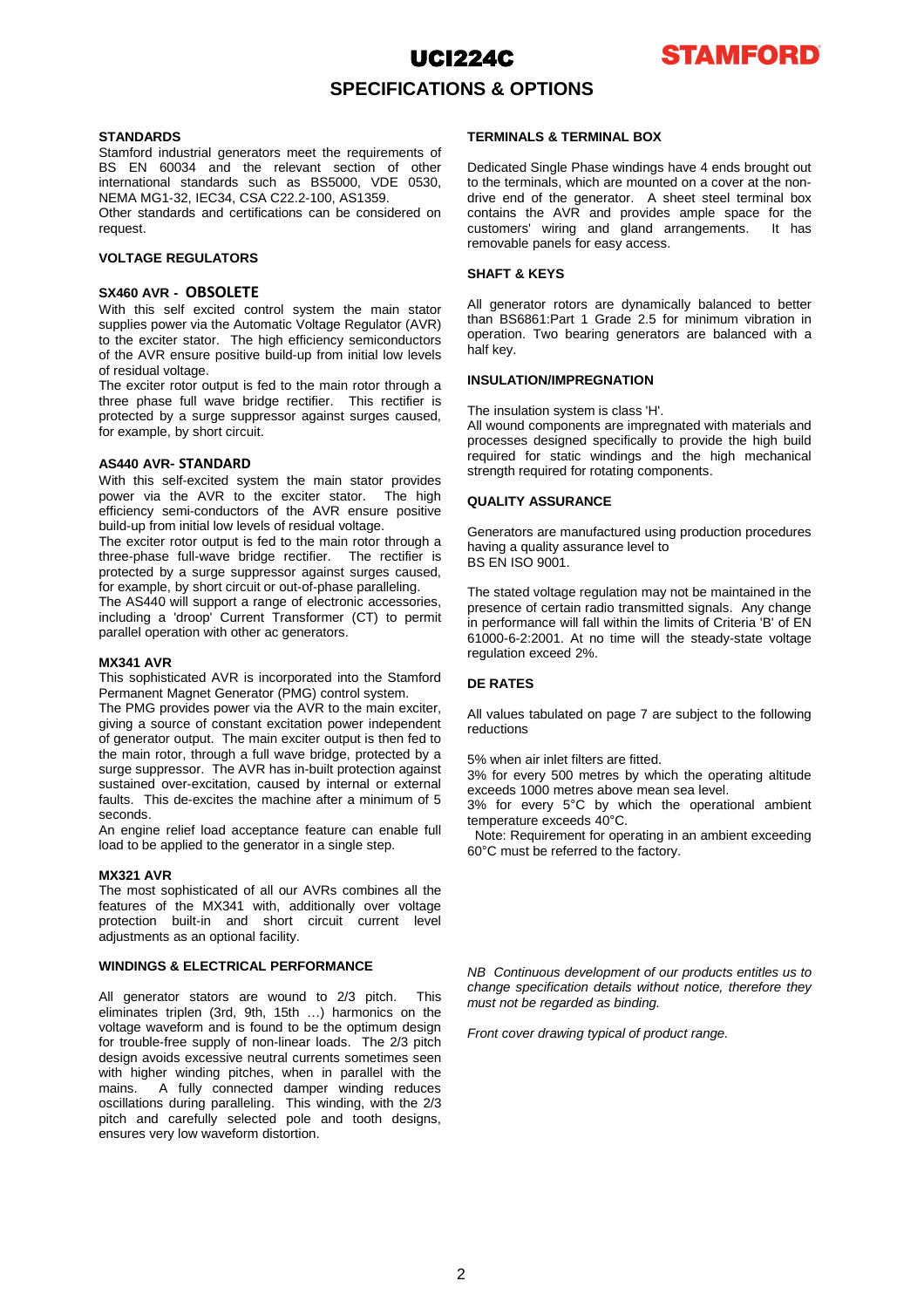

# **WINDING 05**

| <b>CONTROL SYSTEM</b>                                 | SEPARATELY EXCITED BY P.M.G.                                                         |                           |      |                           |                  |  |  |  |  |
|-------------------------------------------------------|--------------------------------------------------------------------------------------|---------------------------|------|---------------------------|------------------|--|--|--|--|
| A.V.R.                                                | MX341<br>MX321                                                                       |                           |      |                           |                  |  |  |  |  |
| <b>VOLTAGE REGULATION</b>                             | ± 1%<br>$\pm 0.5 \%$<br>With 4% ENGINE GOVERNING                                     |                           |      |                           |                  |  |  |  |  |
| <b>SUSTAINED SHORT CIRCUIT</b>                        | REFER TO SHORT CIRCUIT DECREMENT CURVES (page 6)                                     |                           |      |                           |                  |  |  |  |  |
| <b>CONTROL SYSTEM</b>                                 | <b>SELF EXCITED</b>                                                                  |                           |      |                           |                  |  |  |  |  |
| A.V.R.                                                | SX460                                                                                | AS440                     |      |                           |                  |  |  |  |  |
| <b>VOLTAGE REGULATION</b>                             | ± 1.0%<br>± 1.0 %<br>With 4% ENGINE GOVERNING                                        |                           |      |                           |                  |  |  |  |  |
| <b>SUSTAINED SHORT CIRCUIT</b>                        | SERIES 4 CONTROL DOES NOT SUSTAIN A SHORT CIRCUIT CURRENT                            |                           |      |                           |                  |  |  |  |  |
| <b>INSULATION SYSTEM</b>                              | <b>CLASS H</b>                                                                       |                           |      |                           |                  |  |  |  |  |
| <b>PROTECTION</b>                                     | IP <sub>23</sub>                                                                     |                           |      |                           |                  |  |  |  |  |
| RATED POWER FACTOR                                    | 0.8                                                                                  |                           |      |                           |                  |  |  |  |  |
| <b>STATOR WINDING</b>                                 | SINGLE LAYER CONCENTRIC                                                              |                           |      |                           |                  |  |  |  |  |
| WINDING PITCH                                         | <b>TWO THIRDS</b>                                                                    |                           |      |                           |                  |  |  |  |  |
| <b>WINDING LEADS</b>                                  | 4                                                                                    |                           |      |                           |                  |  |  |  |  |
| <b>MAIN STATOR RESISTANCE</b>                         | 0.09 Ohms AT 22°C SERIES CONNECTED                                                   |                           |      |                           |                  |  |  |  |  |
| <b>MAIN ROTOR RESISTANCE</b>                          | 0.59 Ohms at 22°C                                                                    |                           |      |                           |                  |  |  |  |  |
| <b>EXCITER STATOR RESISTANCE</b>                      | 21 Ohms at 22°C                                                                      |                           |      |                           |                  |  |  |  |  |
| <b>EXCITER ROTOR RESISTANCE</b>                       | 0.071 Ohms PER PHASE AT 22°C                                                         |                           |      |                           |                  |  |  |  |  |
| <b>R.F.I. SUPPRESSION</b>                             | BS EN 61000-6-2 & BS EN 61000-6-4, VDE 0875G, VDE 0875N. refer to factory for others |                           |      |                           |                  |  |  |  |  |
| WAVEFORM DISTORTION                                   | NO LOAD < 1.5% NON-DISTORTING LINEAR LOAD < 5.0%                                     |                           |      |                           |                  |  |  |  |  |
| <b>MAXIMUM OVERSPEED</b>                              | 2250 Rev/Min                                                                         |                           |      |                           |                  |  |  |  |  |
| <b>BEARING DRIVE END</b>                              | BALL. 6312-2RS (ISO)                                                                 |                           |      |                           |                  |  |  |  |  |
| BEARING NON-DRIVE END                                 | BALL. 6309-2RS (ISO)                                                                 |                           |      |                           |                  |  |  |  |  |
|                                                       | 1 BEARING<br>2 BEARING                                                               |                           |      |                           |                  |  |  |  |  |
| WEIGHT COMP. GENERATOR                                |                                                                                      | 271 kg                    |      | 280 kg                    |                  |  |  |  |  |
| <b>WEIGHT WOUND STATOR</b>                            |                                                                                      | 75 kg                     |      | 75 kg                     |                  |  |  |  |  |
| WEIGHT WOUND ROTOR                                    |                                                                                      | 78.95 kg                  |      | 70.58 kg                  |                  |  |  |  |  |
| <b>WR<sup>2</sup> INERTIA</b>                         |                                                                                      | $0.3987$ kgm <sup>2</sup> |      | $0.3667$ kgm <sup>2</sup> |                  |  |  |  |  |
| SHIPPING WEIGHTS in a crate                           |                                                                                      | 294 kg                    |      | 301 kg                    |                  |  |  |  |  |
| <b>PACKING CRATE SIZE</b>                             | 97 x 57 x 96(cm)                                                                     |                           |      | 97 x 57 x 96(cm)          |                  |  |  |  |  |
| TELEPHONE INTERFERENCE                                | <b>THF&lt;2%</b>                                                                     |                           |      |                           | <b>TIF&lt;50</b> |  |  |  |  |
| COOLING AIR                                           | 0.216 m <sup>3</sup> /sec 458 cfm                                                    |                           |      |                           |                  |  |  |  |  |
| <b>VOLTAGE SERIES</b>                                 | 220                                                                                  |                           | 230  |                           | 240              |  |  |  |  |
| <b>VOLTAGE PARALLEL</b>                               | 110                                                                                  |                           | 115  |                           | 120              |  |  |  |  |
| <b>kVA BASE RATING FOR</b><br><b>REACTANCE VALUES</b> | 28                                                                                   |                           | 28   |                           | 28               |  |  |  |  |
| Xd DIR. AXIS SYNCHRONOUS                              | 2.40                                                                                 |                           | 2.19 |                           | 2.01             |  |  |  |  |
| X'd DIR. AXIS TRANSIENT                               | 0.19                                                                                 |                           | 0.17 |                           | 0.16             |  |  |  |  |
| X"d DIR. AXIS SUBTRANSIENT                            | 0.12                                                                                 |                           | 0.11 |                           | 0.10             |  |  |  |  |
| Xq QUAD. AXIS REACTANCE                               | 1.11                                                                                 |                           | 1.02 |                           | 0.93             |  |  |  |  |
| X"q QUAD. AXIS SUBTRANSIENT                           | 0.15                                                                                 |                           | 0.14 |                           | 0.13             |  |  |  |  |
| XL LEAKAGE REACTANCE                                  | 0.08                                                                                 |                           | 0.07 |                           | 0.07             |  |  |  |  |
| X <sub>2</sub> NEGATIVE SEQUENCE                      | 0.14                                                                                 |                           |      | 0.13                      | 0.12             |  |  |  |  |
| X <sub>0</sub> ZERO SEQUENCE                          | 0.09<br>0.09<br>0.08                                                                 |                           |      |                           |                  |  |  |  |  |
| REACTANCES ARE SATURATED                              | VALUES ARE PER UNIT AT RATING AND VOLTAGE INDICATED                                  |                           |      |                           |                  |  |  |  |  |
| T'd TRANSIENT TIME CONST.                             | 0.025s                                                                               |                           |      |                           |                  |  |  |  |  |
| T"d SUB-TRANSTIME CONST.                              | 0.006s                                                                               |                           |      |                           |                  |  |  |  |  |
| T'do O.C. FIELD TIME CONST.                           | 0.65s                                                                                |                           |      |                           |                  |  |  |  |  |
| Ta ARMATURE TIME CONST.<br><b>SHORT CIRCUIT RATIO</b> | 0.005s<br>1/Xd<br>3                                                                  |                           |      |                           |                  |  |  |  |  |
|                                                       |                                                                                      |                           |      |                           |                  |  |  |  |  |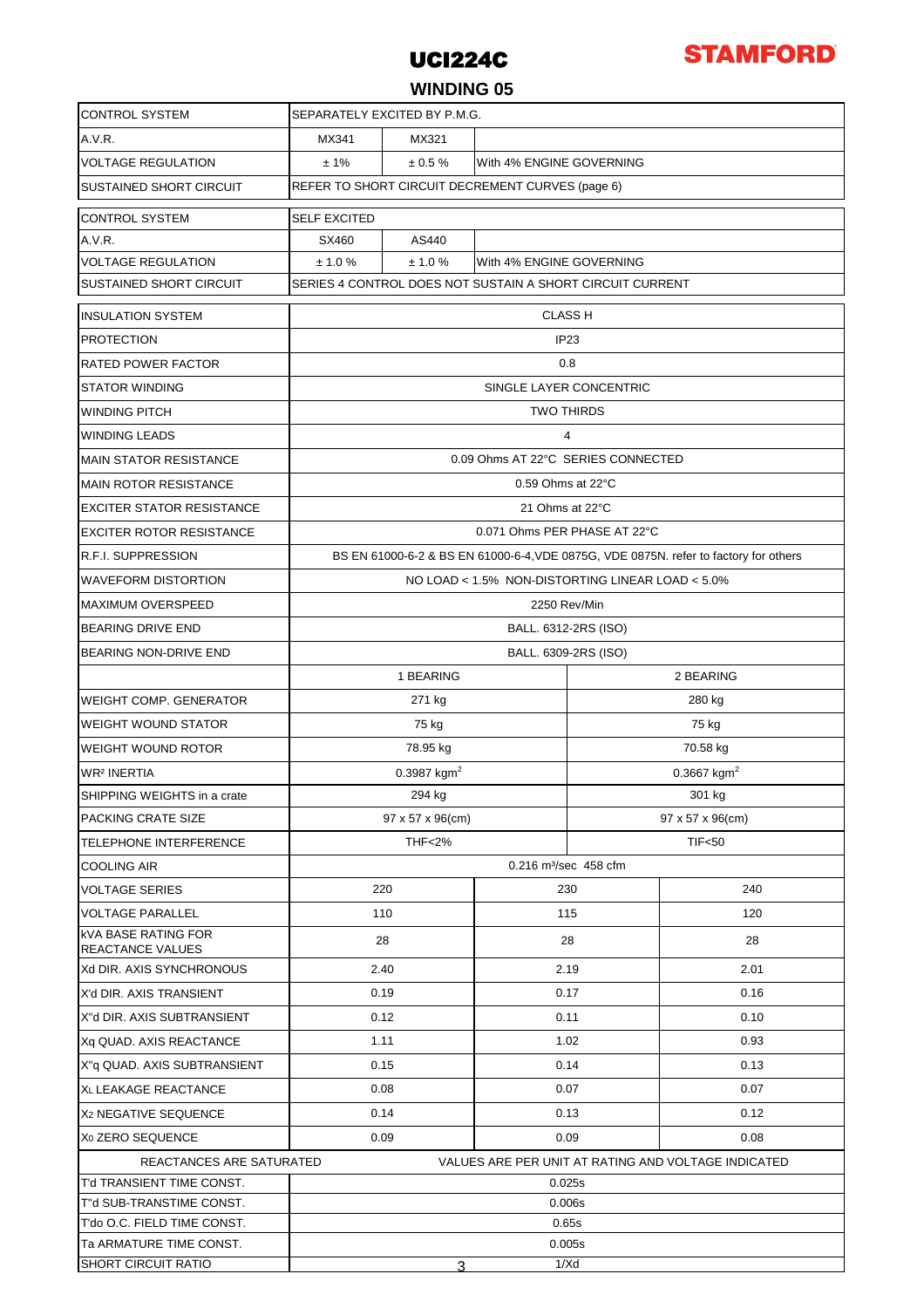

**28 KVA** 

# UCI224C

**Winding 05**

### **SINGLE PHASE EFFICIENCY CURVES**



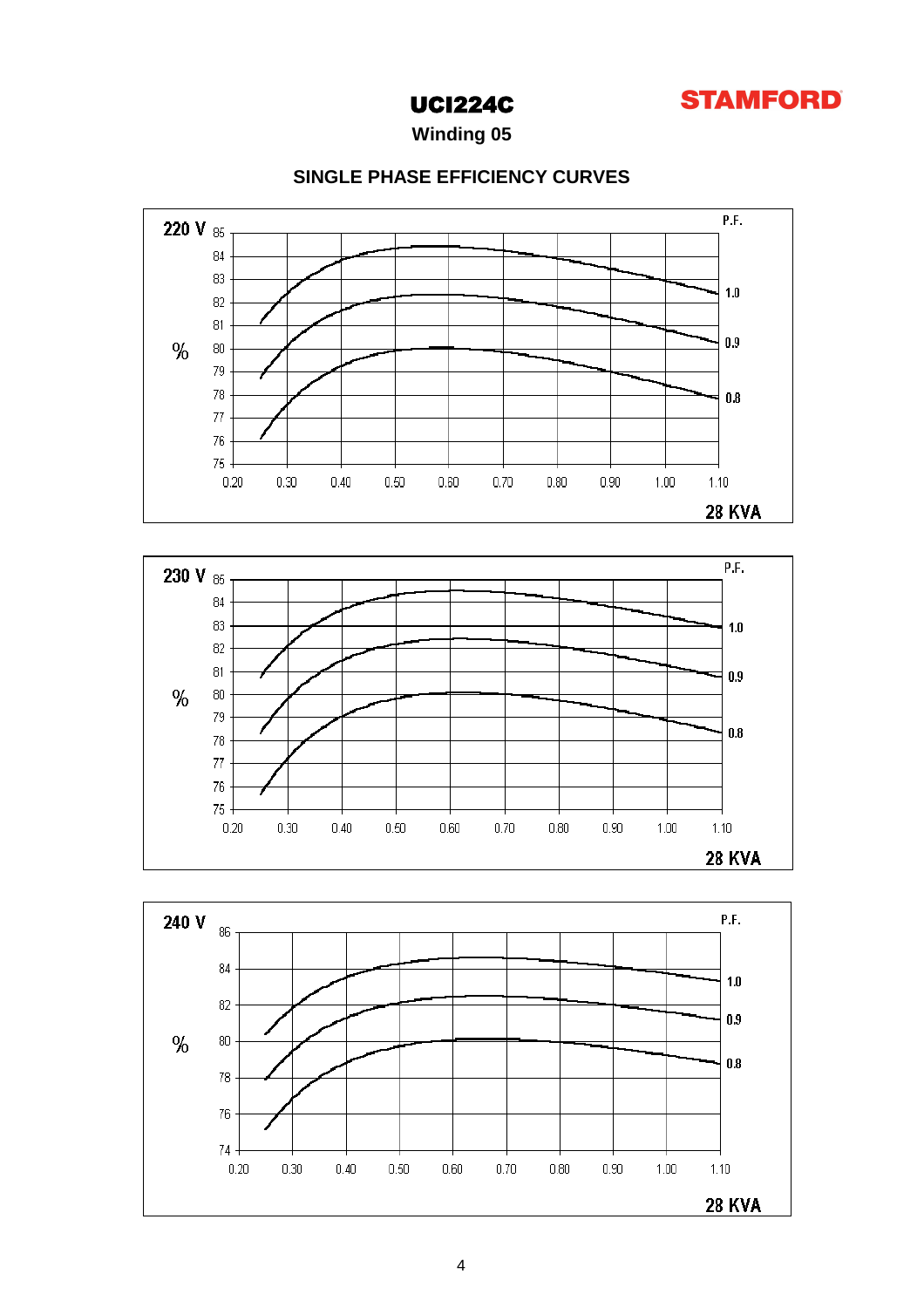

**Winding 05**



MX

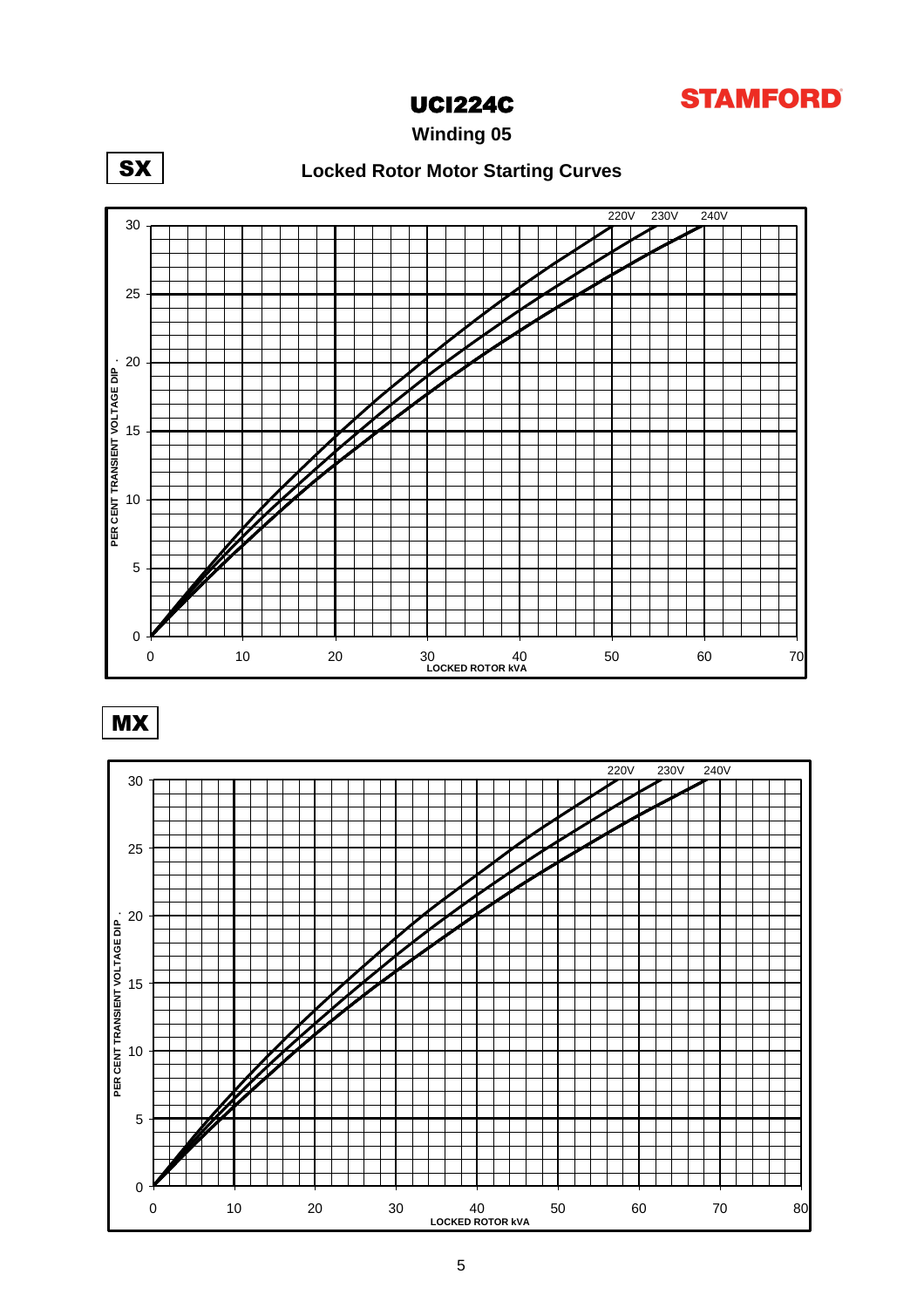

# **Winding 05**

## **Based on series connection. Short Circuit Decrement Curve. No-load Excitation at Rated Speed**



Sustained Short Circuit = 510 Amps

### **Note**

The following multiplication factors should be used to adjust the values from curve between time 0.001 seconds and the minimum current point in respect of nominal operating voltage :

| Voltage | Factor   |
|---------|----------|
| 220V    | $X$ 1.00 |
| 230V    | X 1.05   |
| 240V    | X 1 09   |

The sustained current value is constant irrespective of voltage level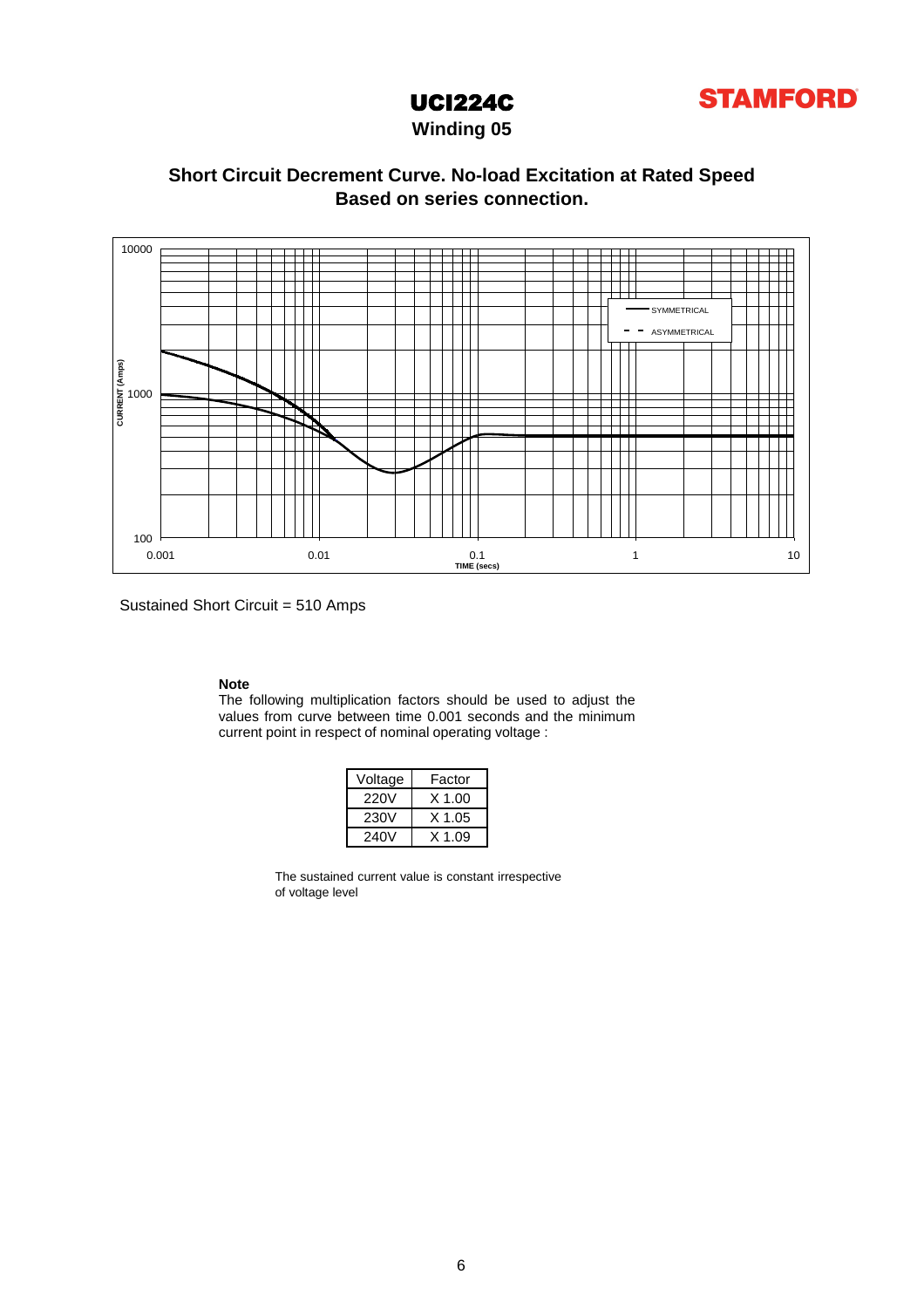# **STAMFORD**

# UCI224C

# **Winding 05**

# **RATINGS 50**Hz

| Class - Temp Rise | Cont. F - 105/40°C |                   | Cont. H - 125/40°C |      | Cont. $F - 105/40^{\circ}C$ |      |      | Cont. H - 125/40°C |      |      |                   |      |
|-------------------|--------------------|-------------------|--------------------|------|-----------------------------|------|------|--------------------|------|------|-------------------|------|
|                   |                    | 0.8 <sub>pf</sub> |                    |      | 0.8 <sub>pf</sub>           |      |      | 1.0 <sub>pf</sub>  |      |      | 1.0 <sub>pf</sub> |      |
| Series (V)        | 220                | 230               | 240                | 220  | 230                         | 240  | 220  | 230                | 240  | 220  | 230               | 240  |
| Parallel (V)      | 110                | 115               | 120                | 110  | 115                         | 120  | 110  | 115                | 120  | 110  | 115               | 120  |
| kVA               | 25.0               | 25.0              | 25.0               | 28.0 | 28.0                        | 28.0 | 25.0 | 25.0               | 25.0 | 28.0 | 28.0              | 28.0 |
| kW                | 20.0               | 20.0              | 20.0               | 22.4 | 22.4                        | 22.4 | 25.0 | 25.0               | 25.0 | 28.0 | 28.0              | 28.0 |
| Efficiency (%)    | 79.0               | 79.4              | 79.7               | 78.4 | 78.9                        | 79.2 | 83.5 | 83.8               | 84.1 | 82.9 | 83.4              | 83.7 |
| kW Input          | 25.3               | 25.2              | 25.1               | 28.6 | 28.4                        | 28.3 | 29.9 | 29.8               | 29.7 | 33.8 | 33.6              | 33.5 |

### **Dimensional and Torsional Drawing**

For dimensional and torsional information please refer to the alternator General Arrangement and rotor drawings available on our website (http://stamford-avk.com/)